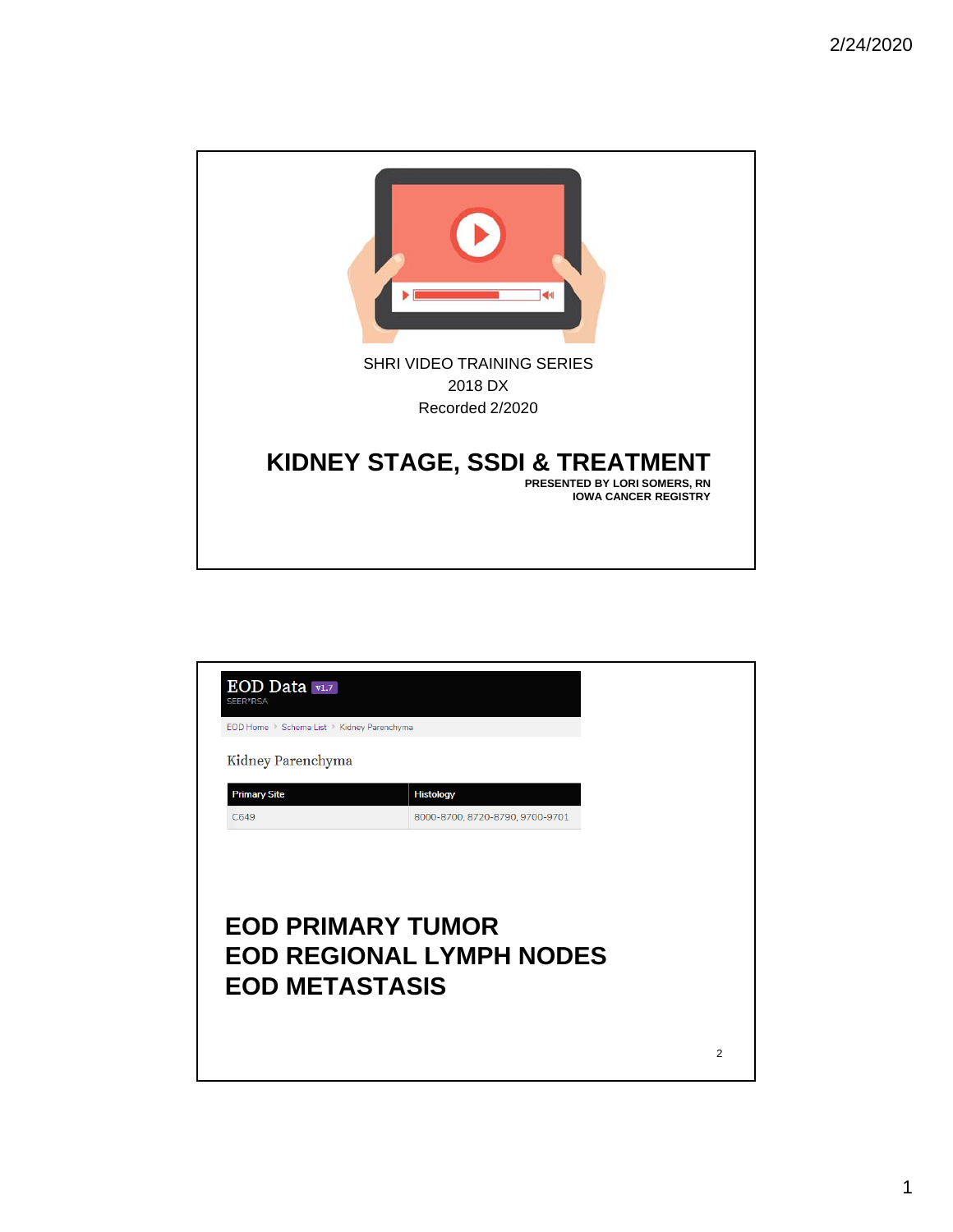

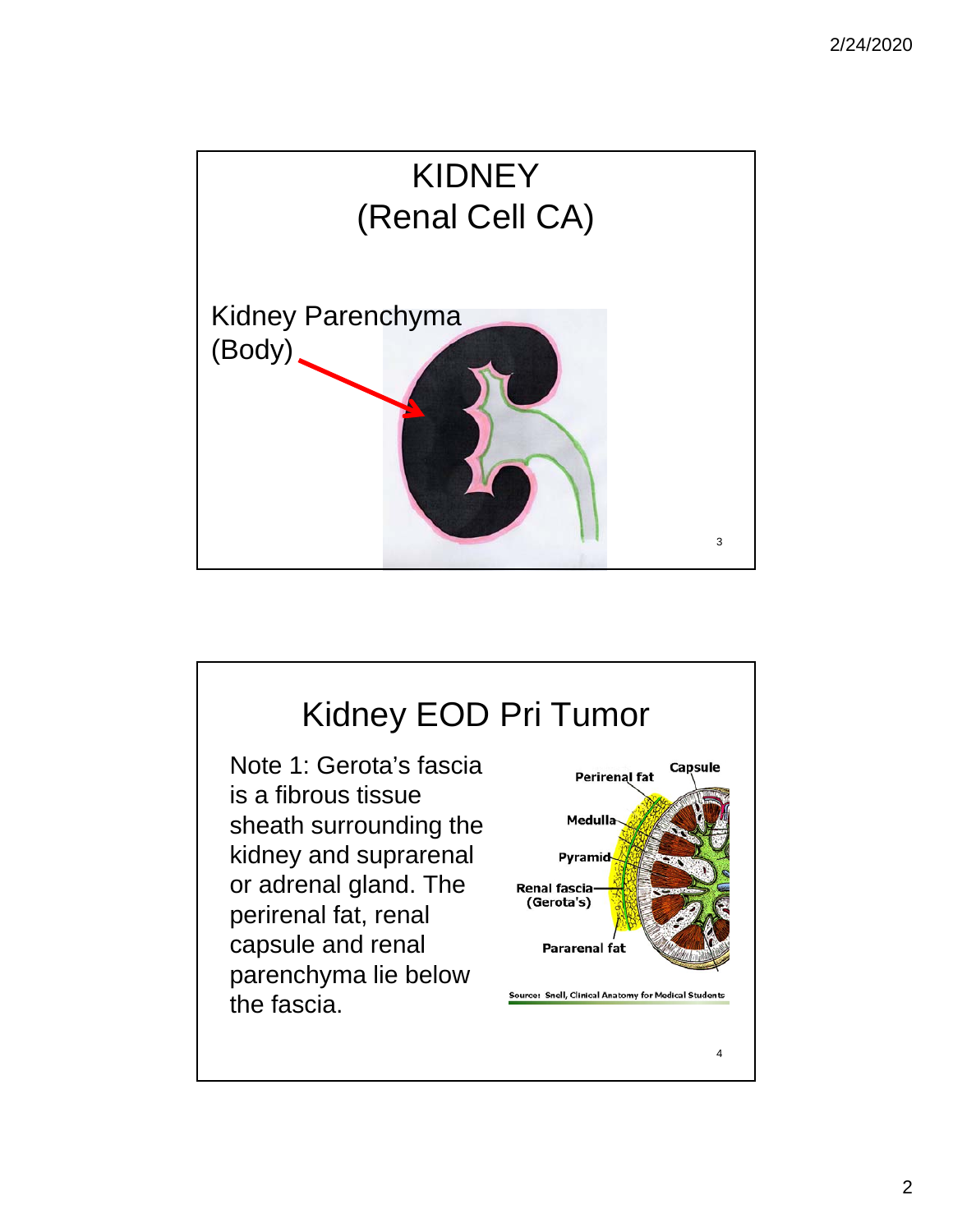

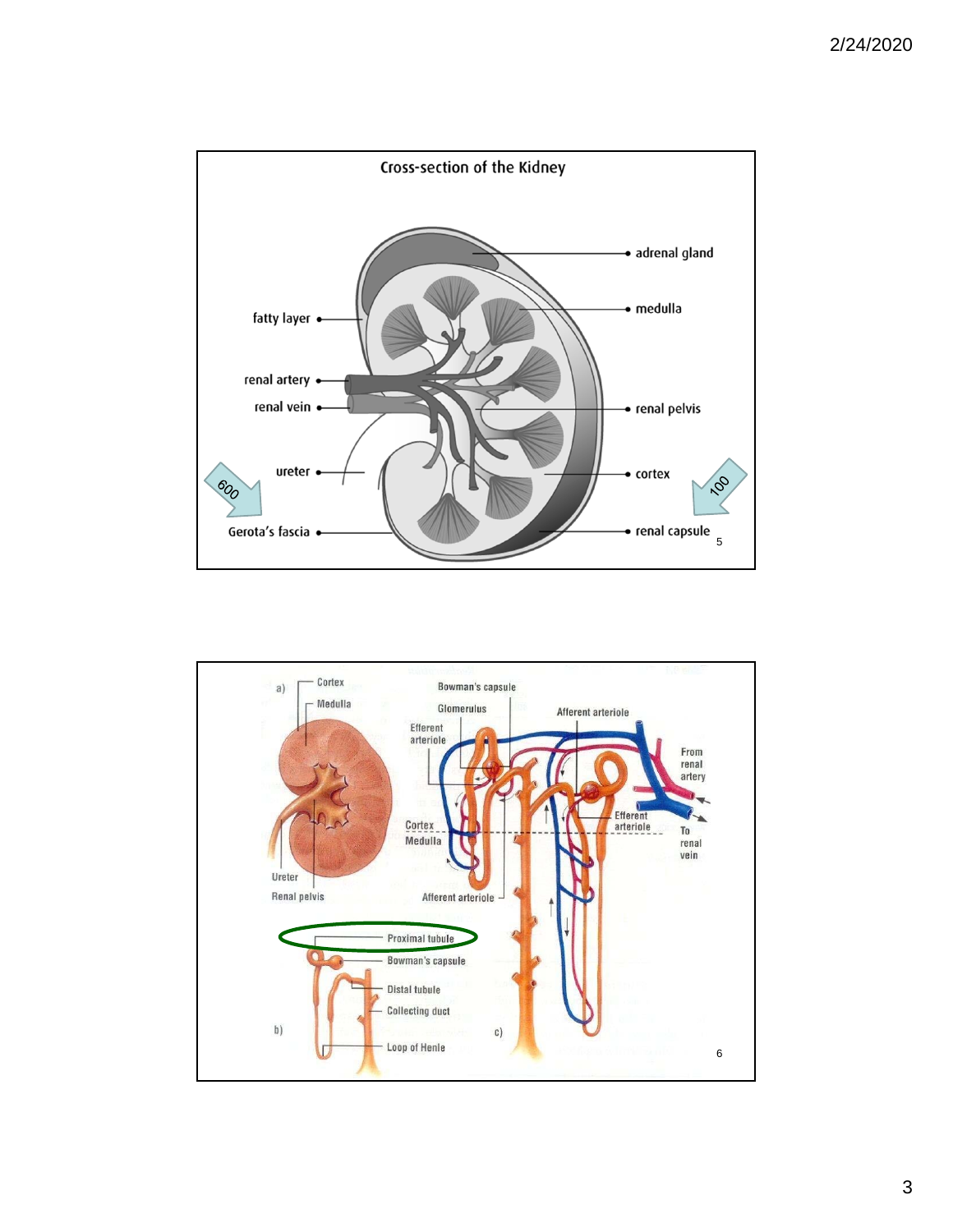| Kidney EOD Pri Tumor |                                                                         |  |  |
|----------------------|-------------------------------------------------------------------------|--|--|
| Code                 | <b>Description</b>                                                      |  |  |
| 000                  | In situ, intraepithelial, noninvasive                                   |  |  |
| 100                  | Any size tumor                                                          |  |  |
| 200                  | Blood vessel(s) major                                                   |  |  |
| 300                  | Inferior vena cava below diaphragm                                      |  |  |
| 400                  | IVC above diaphragm or invades wall of diaphragm                        |  |  |
| 500                  | Tumor extends into major veins (excluding ipsilateral<br>adrenal gland) |  |  |
| 600                  | Extension beyond Gerota's fascia to<br>[T4]                             |  |  |
| 700                  | Aorta Liver Ribs Spleen                                                 |  |  |
| 800                  | No evid pri tumor                                                       |  |  |
| 999                  | Unknown<br>7                                                            |  |  |

| Code<br><b>Description</b> |                                                                                               |  |  |
|----------------------------|-----------------------------------------------------------------------------------------------|--|--|
| 000                        | No regional LN involvement                                                                    |  |  |
| 300                        | Aortic, NOS [see list]<br>Caval, NOS [see list]<br><b>Renal Hilar</b><br>Retroperitoneal, NOS |  |  |
| 800                        | Regional lymph node(s), NOS<br>Lymph Nodes, NOS                                               |  |  |
| 999                        | Unknown                                                                                       |  |  |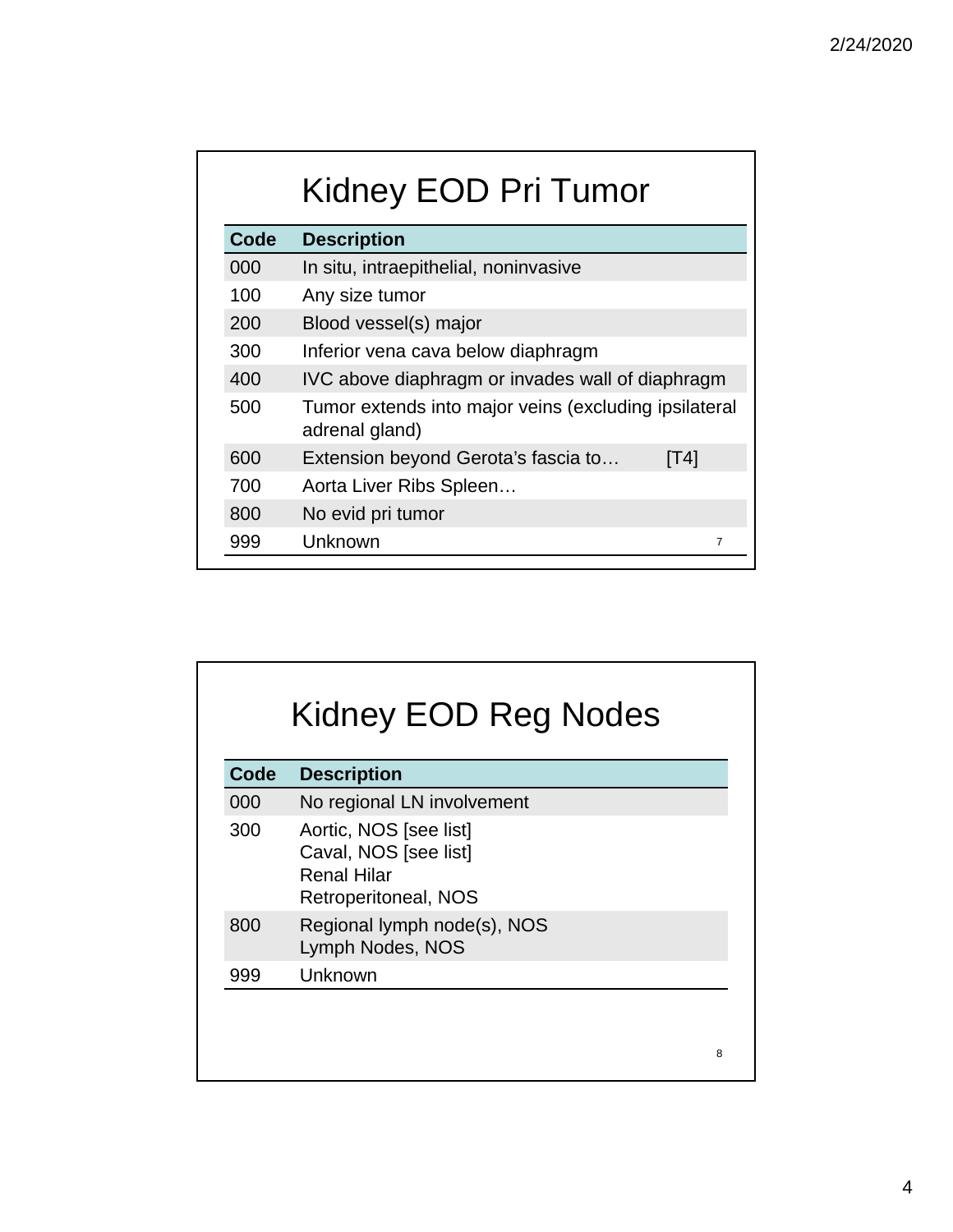|      | <b>Regional Lymph Nodes</b>                                                                                                                                                                                                              |   |  |
|------|------------------------------------------------------------------------------------------------------------------------------------------------------------------------------------------------------------------------------------------|---|--|
| Code | <b>Description</b>                                                                                                                                                                                                                       |   |  |
| 000  | No regional lymph node involvement                                                                                                                                                                                                       |   |  |
| 300  | Aortic, NOS<br>> Lateral (lumbar)<br>> Para-aortic<br>> Periaortic<br>> Preaortic<br>> Retroaortic<br>Caval, NOS<br>> Interaortocaval<br>> Paracaval<br>> Pericaval<br>> Precaval<br>> Retrocaval<br>Renal hilar<br>Retroperitoneal, NOS |   |  |
|      |                                                                                                                                                                                                                                          | 9 |  |

| <b>Kidney EOD Mets</b> |                                                                                                             |    |
|------------------------|-------------------------------------------------------------------------------------------------------------|----|
| Code                   | <b>Description</b>                                                                                          |    |
| 00                     | No distant mets, **unknown if distant mets                                                                  |    |
| 10                     | Distant lymph nodes, NOS                                                                                    |    |
| 70                     | Extension to:<br>Adrenal gland<br>Contralat kidney<br>Contralat ureter<br>Liver<br>Spleen<br>Carcinomatosis |    |
| 99                     | DC Only                                                                                                     |    |
|                        |                                                                                                             | 10 |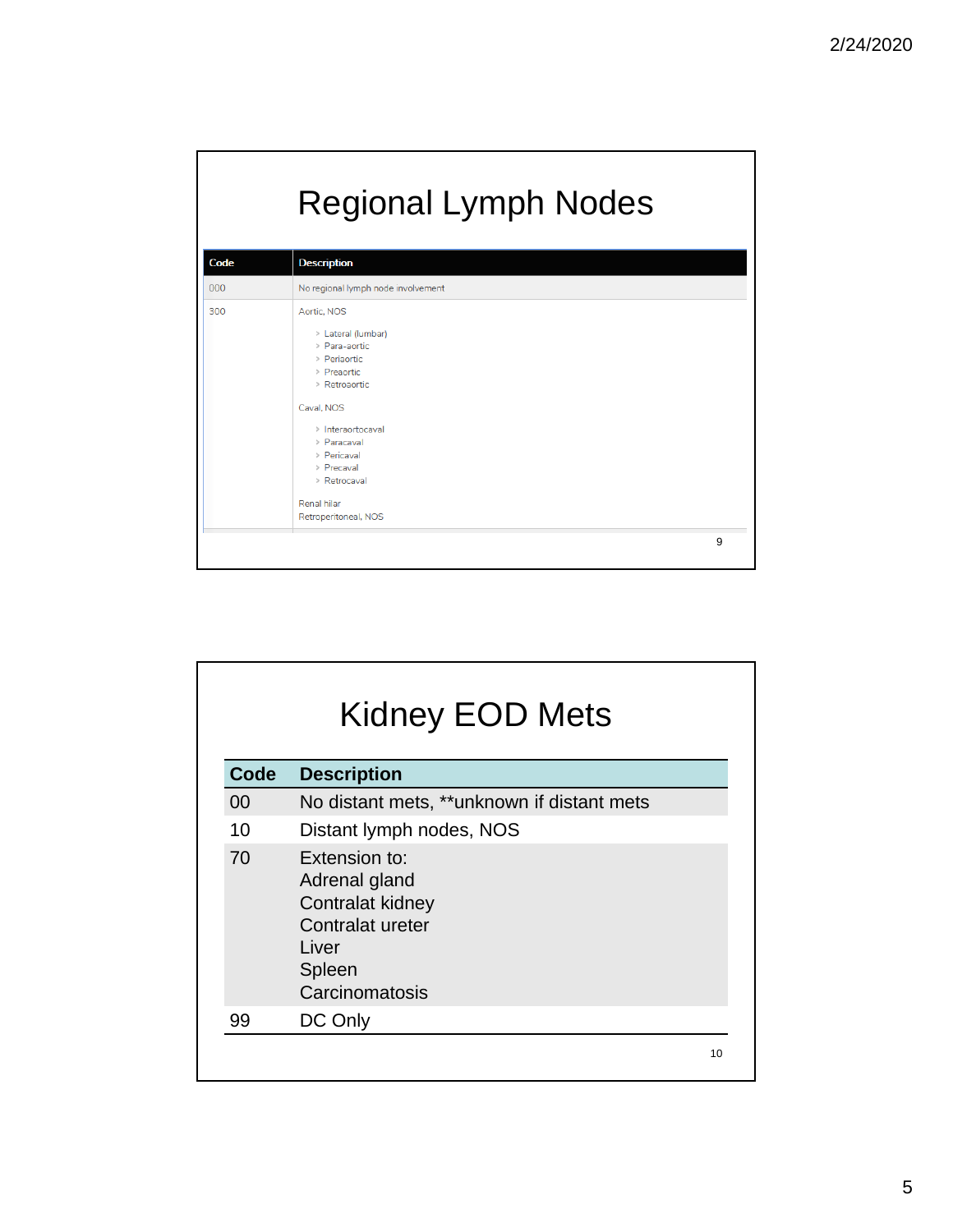# Kidney Grade

- Grade Clinical
- Grade Pathological
- Grade Post Therapy
- Fuhrman grade is no longer used for coding Kidney cancers. Code to 9.
- Use the WHO/ISUP grade.

|                | <b>Grade Table 18</b>                                                                                                  |  |  |
|----------------|------------------------------------------------------------------------------------------------------------------------|--|--|
| Code           | <b>Grade Description</b>                                                                                               |  |  |
|                | G1: Nucleoli absent or inconspicuous and basophilic at 400x<br>magnification                                           |  |  |
| $\overline{2}$ | G2: Nucleoli conspicuous and eosinophilic at 400x magnification, visible<br>but not prominent at 100x magnification    |  |  |
| 3              | G3: Nucleoli conspicuous and eosinophilic at 100x magnification                                                        |  |  |
| 4              | G4: Marked nuclear pleomorphism and/or multinucleate giant cells<br>and/or rhabdoid and/or sarcomatoid differentiation |  |  |
| А              | Well differentiated                                                                                                    |  |  |
| в              | Moderately differentiated                                                                                              |  |  |
| C              | Poorly differentiated                                                                                                  |  |  |
| D              | Undifferentiated, anaplastic                                                                                           |  |  |
| 9              | Fuhrman grade code to 9<br>Grade cannot be assessed (GX); Unknown                                                      |  |  |
|                | 12                                                                                                                     |  |  |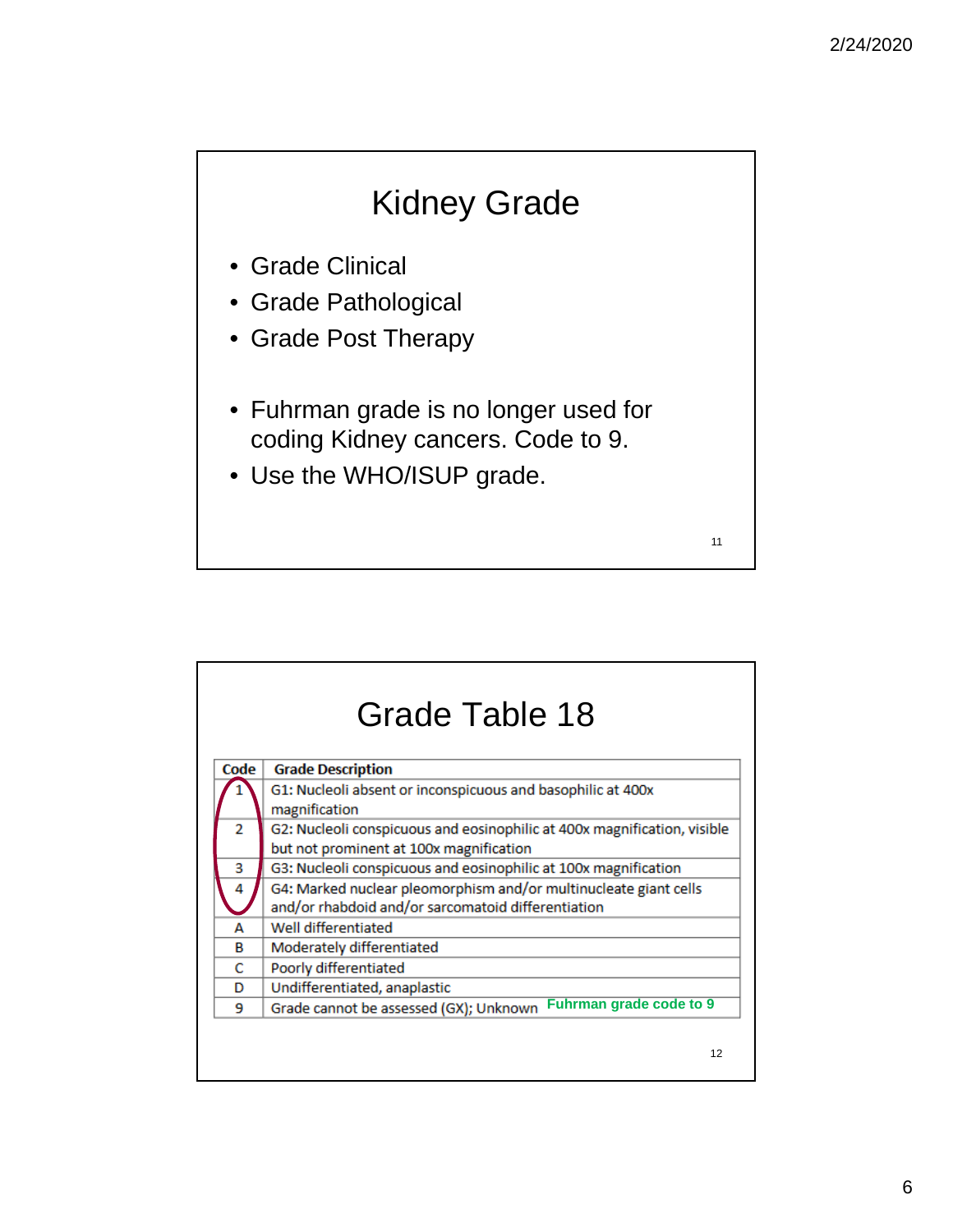# Kidney SSDI

- #3864 Invasion Beyond capsule
- #3861 Ipsilateral Adrenal Gland Involvement
- #3886 Major Vein Involvement
- #3925 Sarcomatoid Features

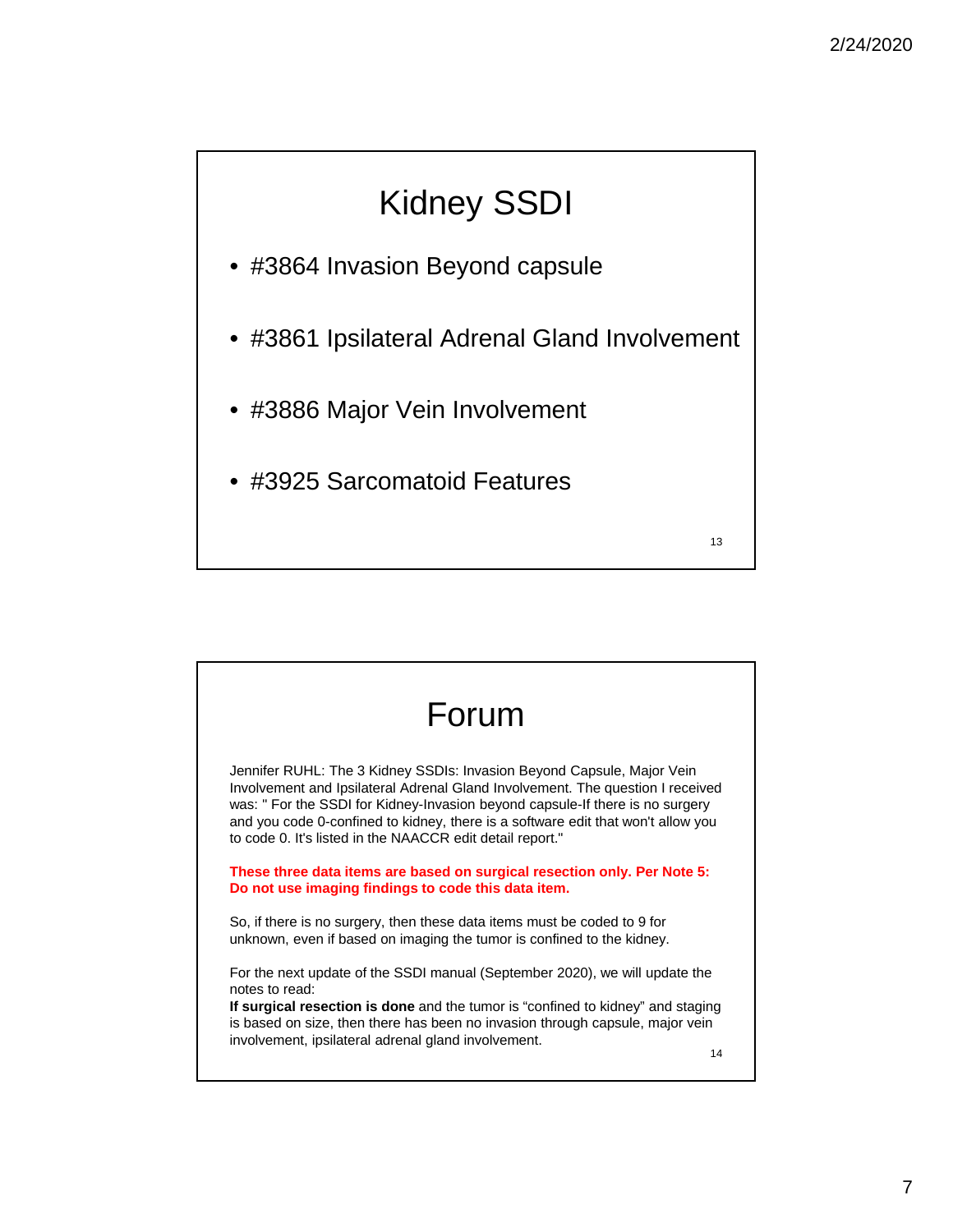# #3864 Invasion Beyond capsule

- **Note 1:** Physician statement (invasion beyond capsule) can be used to code this data item.
- **Note 2:** Information about invasion beyond the capsule is collected in primary tumor as an element in anatomic staging. It is also collected in this field as it may have an independent effect on prognosis.
	- *\*\*Update: If tumor is 'confined to kidney" and staging is based on size, then there has been no invasion through the capsule (no invasion into perinephric fat) Code 0.*
- **Note 3:** Perinephric/sinus fat invasion should be confirmed microscopically and is invasion into fat by tumor cells, with or without desmoplastic reaction, and vascular invasion into perinephric/sinus soft tissue.

– *\*\*Update: Synonyms include renal hilum, renal sinus fat, medial invasion*

- **Note 4:** Record invasion beyond capsule from path report.
- **Note 5:** Do not use imaging findings to code this data item.
- **Note 6:** Code 9 if surgical resection of the primary site is performed and there is no mention of invasion beyond capsule.

15

# #3864 Invasion Beyond **Capsule**

| Code           | <b>Description</b>                                                                                                            |  |  |
|----------------|-------------------------------------------------------------------------------------------------------------------------------|--|--|
|                | Invasion beyond capsule not identified<br>"Confined to Kidney" nos = no invasion into perinephric fat                         |  |  |
|                | Perinephric (beyond renal capsule) fat or tissue                                                                              |  |  |
| $\overline{2}$ | Renal Sinus Incl renal hilum; renal sinus fat, medial invas                                                                   |  |  |
| 3              | Gerota's fascia                                                                                                               |  |  |
| 4              | Any combo of codes 1-3                                                                                                        |  |  |
| 5              | Default code<br>Invasion beyond capsule, NOS                                                                                  |  |  |
| 9              | Not documented in record, invasion beyond<br>capsule not assessed or unknown. No surgical<br>resection of pri site performed. |  |  |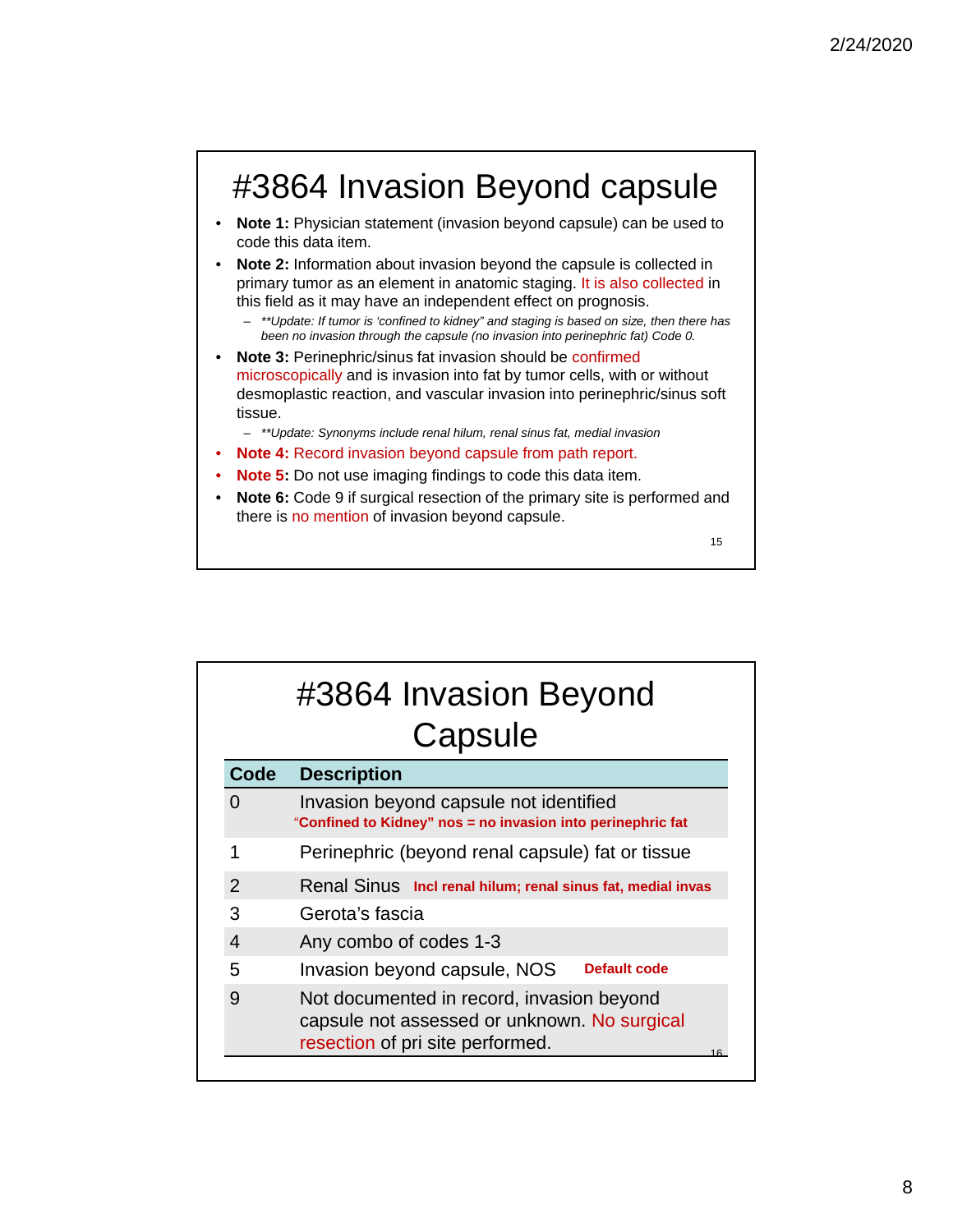# #3861 Ipsilateral Adrenal Gland Involvement

- **Note 1:** Physician statement can be used to code this data item.
- **Note 2:** Information about contiguous ipsilateral adrenal gland involvement is collected in primary tumor, and noncontiguous ipsilateral adrenal gland involvement is collected in distant metastasis, as elements in anatomic staging.
	- *\*\*Update: If tumor is 'confined to kidney" and staging is based on size, then there is no involvement of the adrenal gland.*
- **Note 3:** Record ipsilateral adrenal gland involvement from pathology report.
- **Note 4:** Do not use imaging findings to code this data item.
- **Note 5:** Code 9 if surgical resection of the primary site is performed and there is no mention of ipsilateral adrenal gland involvement.

17

## #3861 Ipsilateral Adrenal Gland Involvement **Code Description**

| Code          | <b>Description</b>                                                                                                                                        |  |  |
|---------------|-----------------------------------------------------------------------------------------------------------------------------------------------------------|--|--|
|               | Ipsilateral adrenal gland involvement not present/not<br>"confined to kidney" = no involv adrenal gland<br>identified                                     |  |  |
|               | Adrenal gland involvement by direct involvement<br>(contiguous involvement)                                                                               |  |  |
| $\mathcal{P}$ | Adrenal gland involvement by separate nodule<br>(noncontiguous involvement)                                                                               |  |  |
| 3             | Combo of code 1-2                                                                                                                                         |  |  |
| 4             | Ipsilateral adrenal gland involvement, unkn if direct or<br>separate nodule                                                                               |  |  |
| 9             | Not documented in record. Ipsilateral adrenal gland<br>not resected, not assessed or unknown if assessed,<br>No surgical resection of pri site performed. |  |  |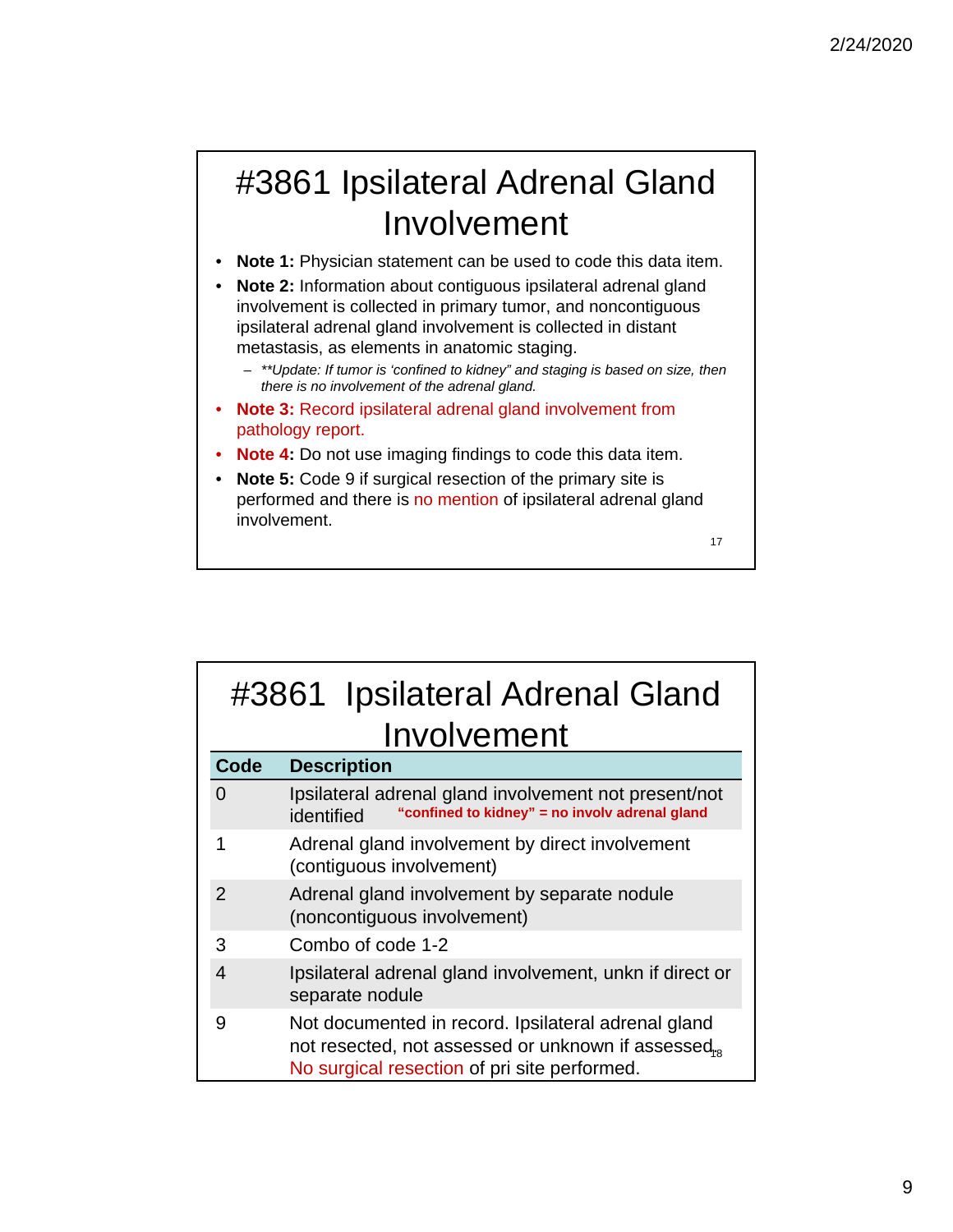# #3886 Major Vein Involvement

- **Note 1:** Physician statement can be used to code this data item. The major veins include the renal vein or its segmental branches, and the inferior vena cava.
- **Note 2:** Information about major vein involvement beyond the kidney is collected in primary tumor as an element in anatomic staging. **It is also collected in this field** as it may have an independent effect on prognosis.

*\*\*Update: tumor "confined to kidney"=no involvement of major veins*

- **Note 3:** Record the involvement of **specific named veins as documented in the pathology report.** Do not code invasion of small unnamed vein(s) of the type collected as lymph-vascular invasion. Lymph-vascular invasion is usually only seen microscopically.
- **Note 4:** Do not use imaging findings to code this data item.
- **Note 5:** Code 9 if surgical resection of the primary site is performed and there is no mention of major vein involvement.19

| Code              | <b>Description</b>                                                                                                                 |  |
|-------------------|------------------------------------------------------------------------------------------------------------------------------------|--|
| $\mathbf{\Omega}$ | Major vein involvement not present/not identified                                                                                  |  |
|                   | "confined to kidney" = no involv major veins                                                                                       |  |
| 1                 | Renal vein or its segmental branches                                                                                               |  |
| 2                 | Inferior vena cava (IVC)                                                                                                           |  |
| 3                 | Major vein invasion, NOS                                                                                                           |  |
| 4                 | Any combo of codes 1-3                                                                                                             |  |
| 9                 | Not documented in record. Vein involvement not<br>assessed or unknown if assessed.<br>No surgical resection of pri site performed. |  |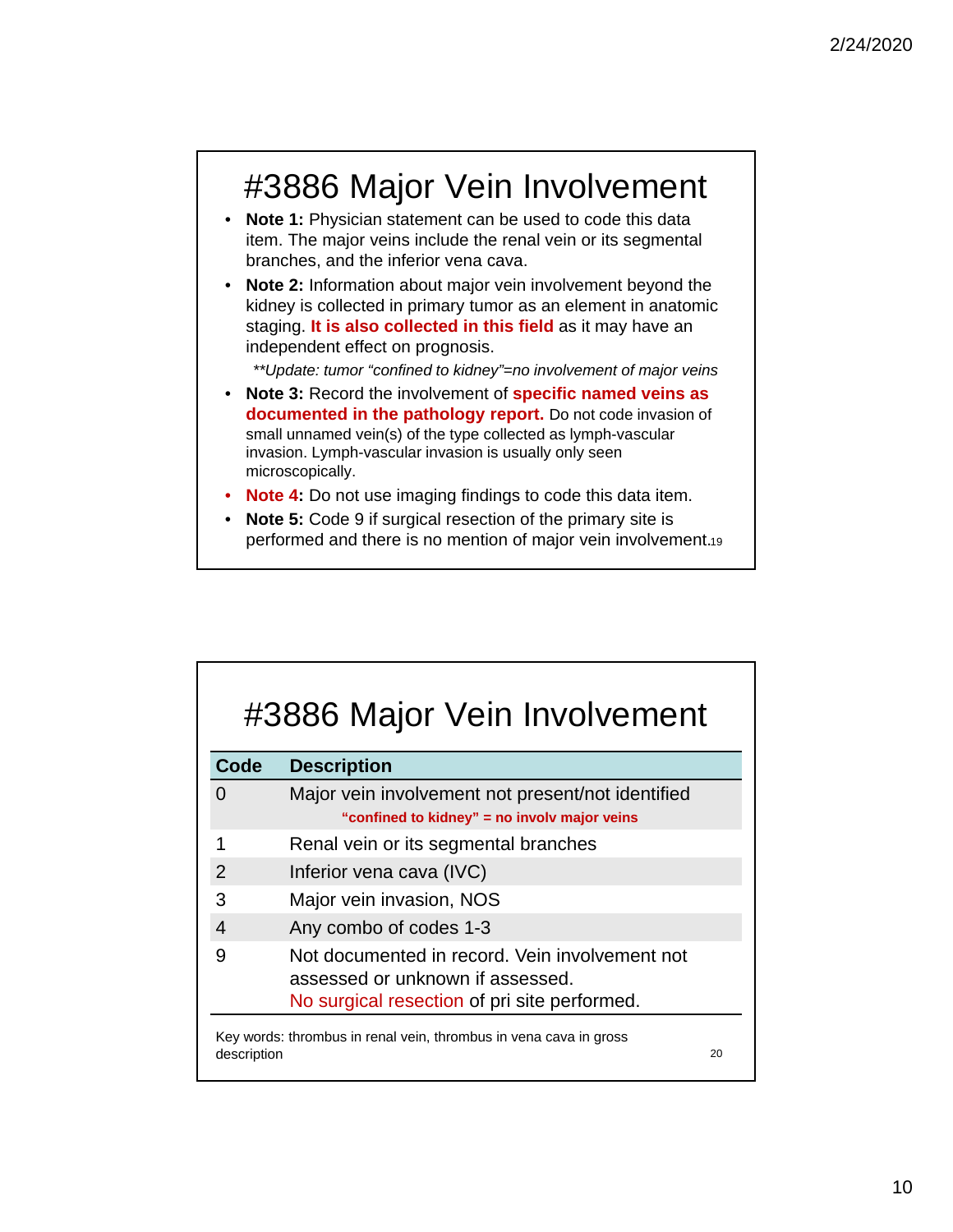

| #3925 Sarcomatoid Features<br>Or 'differentiation' |                                                                                                                                            |  |  |
|----------------------------------------------------|--------------------------------------------------------------------------------------------------------------------------------------------|--|--|
| Code                                               | <b>Description</b>                                                                                                                         |  |  |
| 000                                                | Sarcomatoid features not present/not identified<br>Must have statement: absence of sarcomatoid features to code 000.                       |  |  |
| 001-100                                            | Sarcomatoid features 1-100%                                                                                                                |  |  |
| R <sub>01</sub>                                    | Sarcomatoid features stated as <10%                                                                                                        |  |  |
| R <sub>02</sub>                                    | Sarcomatoid features stated as range 10-30% present                                                                                        |  |  |
| R <sub>03</sub>                                    | Sarcomatoid features stated as a range 31-50% present                                                                                      |  |  |
| R <sub>04</sub>                                    | Sarcomatoid features stated as > 80%                                                                                                       |  |  |
| XX <sub>6</sub>                                    | Sarcomatoid features present, % unkn                                                                                                       |  |  |
| XX7                                                | Not applicable, not a renal cell carcinoma morphology                                                                                      |  |  |
| XX9                                                | Not documented in record. Sarcomatoid features not assessed,<br>unknown if assessed. No surgical resection of pri site<br>22<br>performed. |  |  |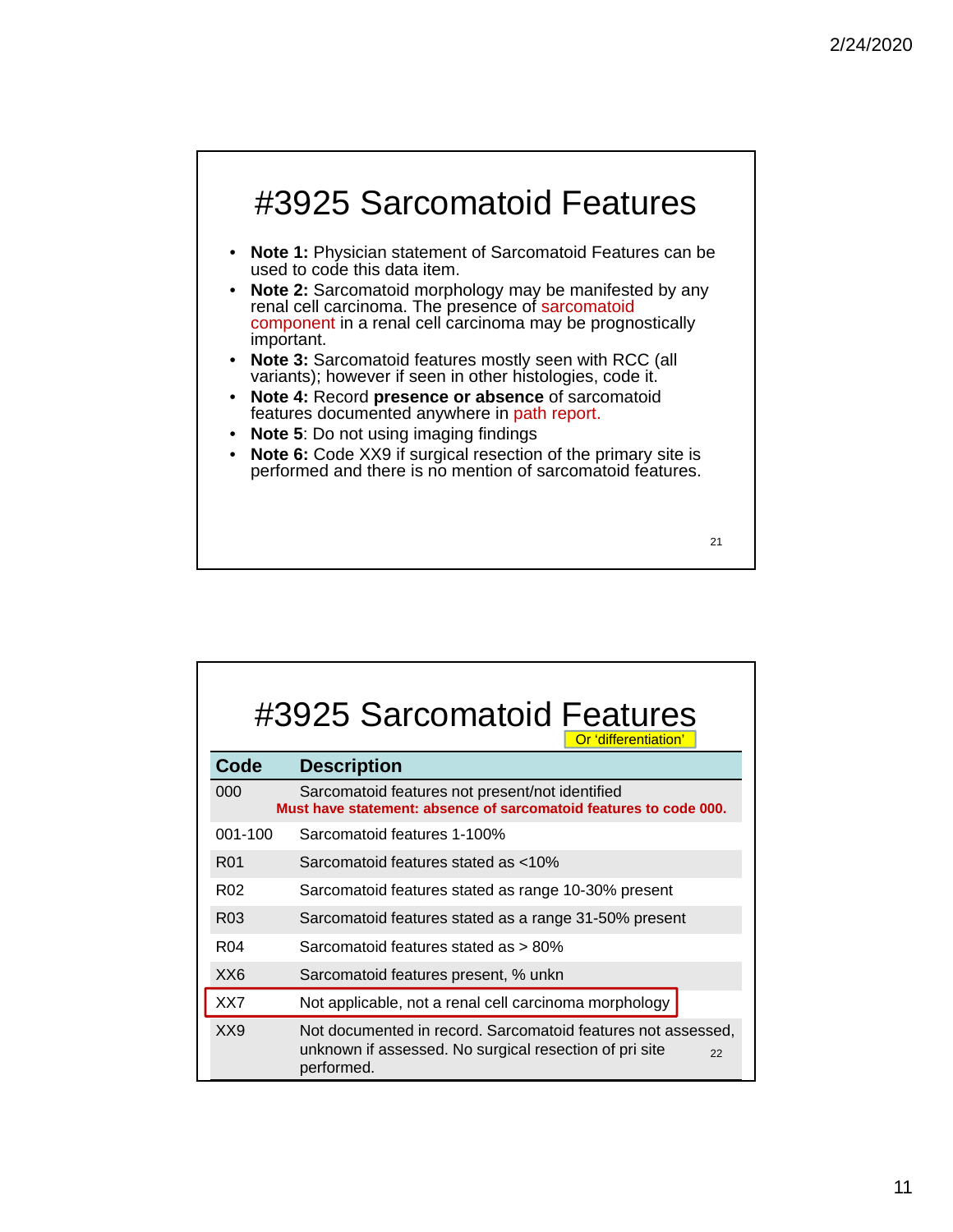|                                                                                                                                                                                                                                                                                                                   |                                                                                                                                                                                                          | <b>RCC Sarcomatoid features</b>                                                                                                                                                                                                                                                                                                                                                                                                                                                                                                                                                                                                                                                                                                                                                                                                                                                                                                                                                                                                                                                                                                                                                                                                                                                                                        |
|-------------------------------------------------------------------------------------------------------------------------------------------------------------------------------------------------------------------------------------------------------------------------------------------------------------------|----------------------------------------------------------------------------------------------------------------------------------------------------------------------------------------------------------|------------------------------------------------------------------------------------------------------------------------------------------------------------------------------------------------------------------------------------------------------------------------------------------------------------------------------------------------------------------------------------------------------------------------------------------------------------------------------------------------------------------------------------------------------------------------------------------------------------------------------------------------------------------------------------------------------------------------------------------------------------------------------------------------------------------------------------------------------------------------------------------------------------------------------------------------------------------------------------------------------------------------------------------------------------------------------------------------------------------------------------------------------------------------------------------------------------------------------------------------------------------------------------------------------------------------|
| NOS/Specific Histo Term<br>Renal cell carcinoma NOS 8312<br>Note 1: WHO, IARC, and CAP agree that<br>sarcomatoid carcinoma is a pattern of<br>differentiation, not a specific subtype,<br>of renal cell carcinoma.<br>Note 2: Sarcomatoid is listed in the CAP<br>Kidney protocol under the header<br>"features." | Synonym<br><b>RCC</b><br>Sarcomatoid carcinoma<br>Sarcomatoid renal cell<br>carcinoma<br>Succinate<br>dehydrogenase-<br>deficient renal cell<br>carcinoma (SDHD)<br>Unclassified renal cell<br>carcinoma | Subtypes/Variants<br>Acquired cystic disease-associated renal cell<br>carcinoma/tubulocystic renal cell carcinoma 8316*<br>Chromophobe renal cell carcinoma (ChRCC) 8317<br>Clear cell papillary renal cell carcinoma 8323/3<br>Note: The 2016 WHO 4 <sup>th</sup> Edition Classification of Tumors of<br>the Urinary System and Male Genital Organs has<br>reclassified this histology as a /1 because it is low<br>nuclear grade and is now thought to be a neoplasia. This<br>change was not implemented in the 2018 ICD-O update.<br>Clear cell renal cell carcinoma (ccRCC) 8310<br>Collecting duct carcinoma 8319<br>Hereditary leiomyomatosis and renal cell carcinoma-<br>associated renal cell carcinoma 8311*<br>MiT family translocation renal cell carcinomas $8311*$<br>Note: Hereditary leiomyomatosis and renal cell carcinoma-<br>associated renal cell carcinoma and MiT family<br>translocation renal cell carcinomas have the same ICD-<br>O code but are distinctly different histologies. Because<br>they are different, they are on different lines in column<br>3.<br>Mucinous tubular and spindle cell carcinoma 8480*<br>Papillary renal cell carcinoma (PRCC) 8260<br>Renal medullary carcinoma 8510*<br>Note: This is a new term (previously called renal spindle cell<br>carcinoma).<br>23 |

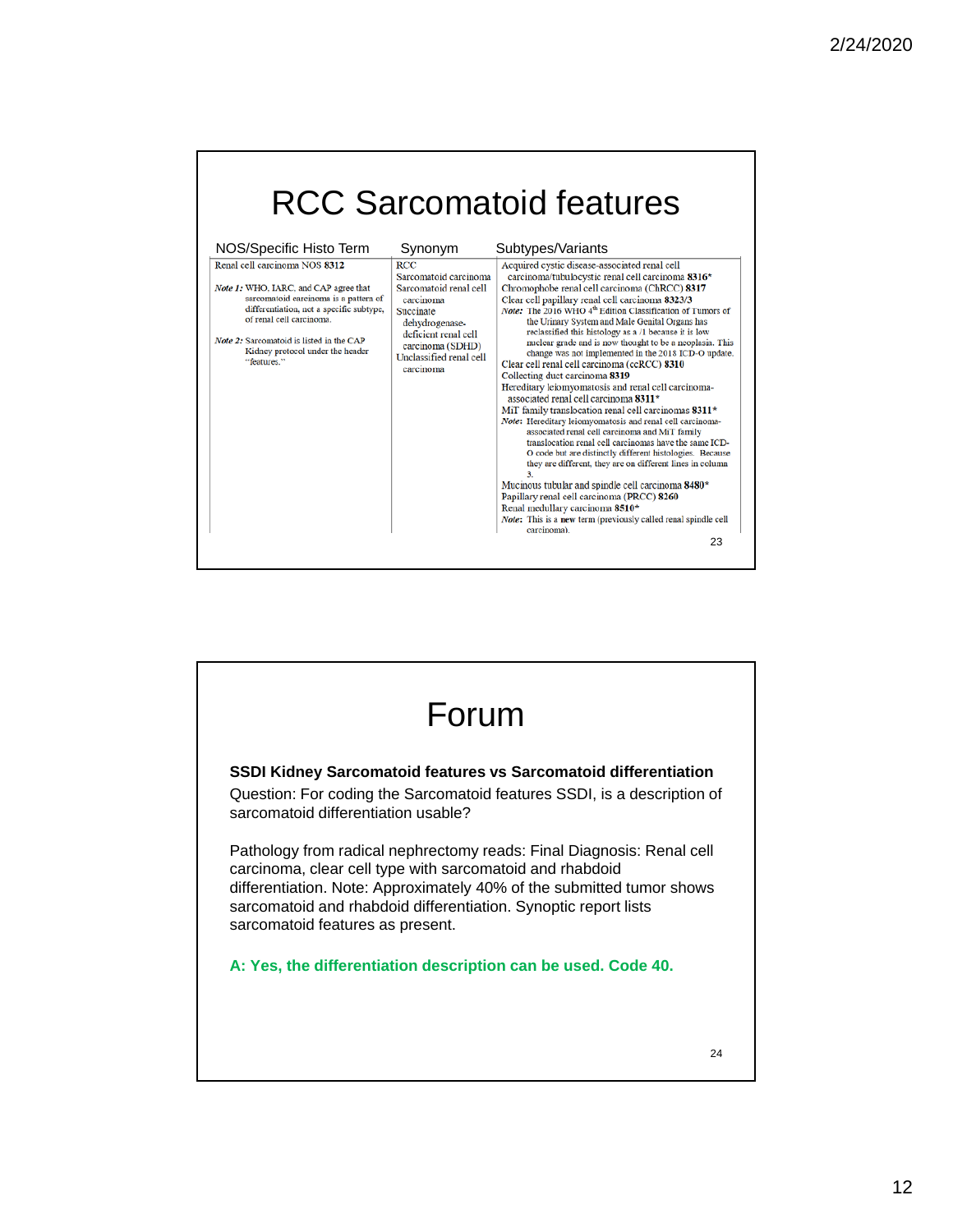## Forum

#### **Kidney SSDI Sarcomatoid features**

Question: I have a path report which states sarcomatoid features 50- 60%. This does not fit the ranges available to chose from in the SSDI. Which code should be used in this situation?

Should this circumstance/situation be added as a coding guideline or instruction?

**A: Code R04, which is 51%-80%. Since the percentage is probably greater than 50%, this would be the better range to choose from than R03, which is 31%-50%. The ranges set up in this data item were recommended by AJCC.** 

25

# **TREATMENT**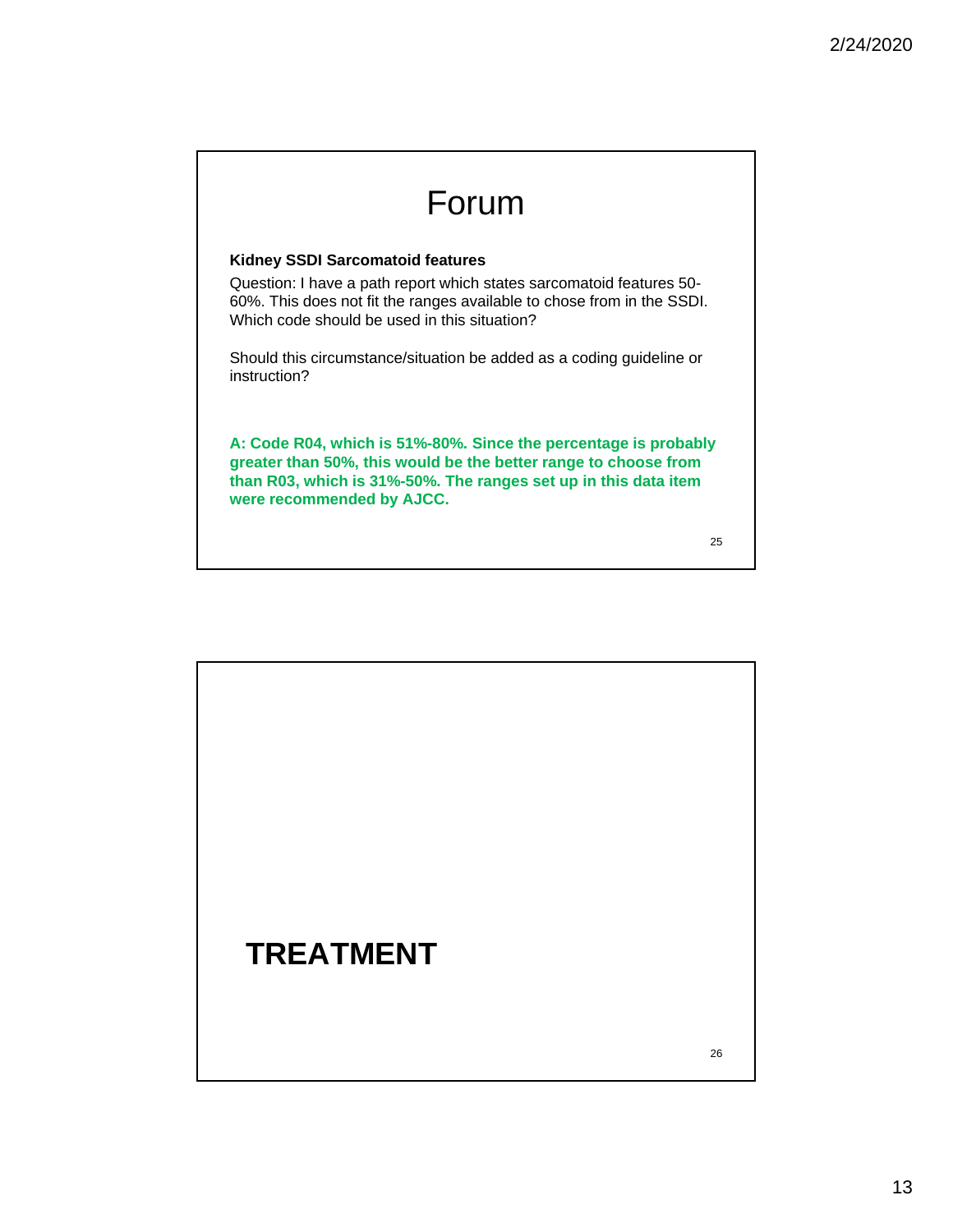![](_page_13_Figure_1.jpeg)

![](_page_13_Figure_2.jpeg)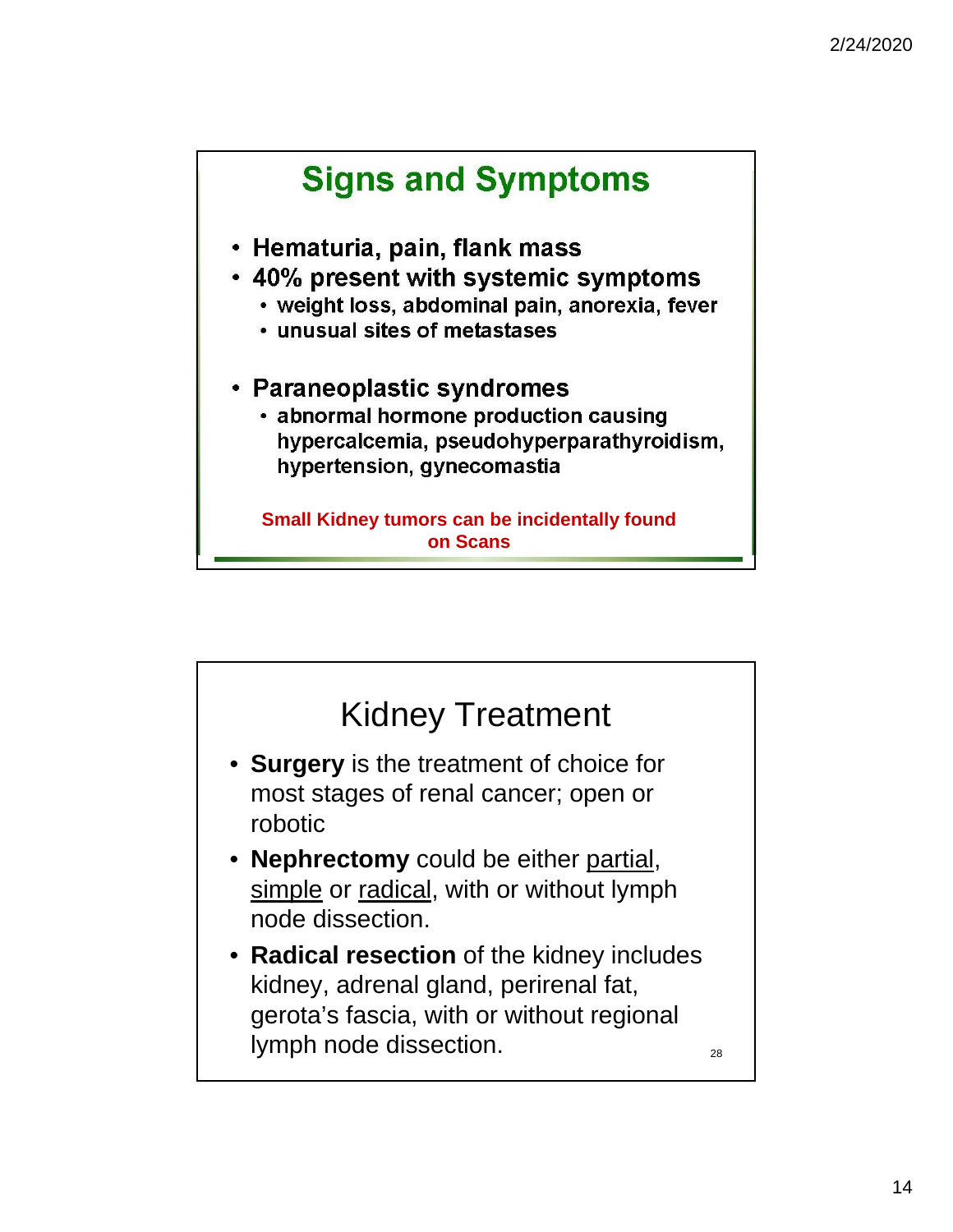# Kidney Surgery Codes

- Code 30: Partial or subtotal nephrectomy
- Code 40: Complete/total/simple nephrectomy
- Code 50: Radical nephrectomy
- Code 70: Any nephrectomy in continuity (en bloc) with the resection of other organs (such as colon, bladder)

![](_page_14_Figure_6.jpeg)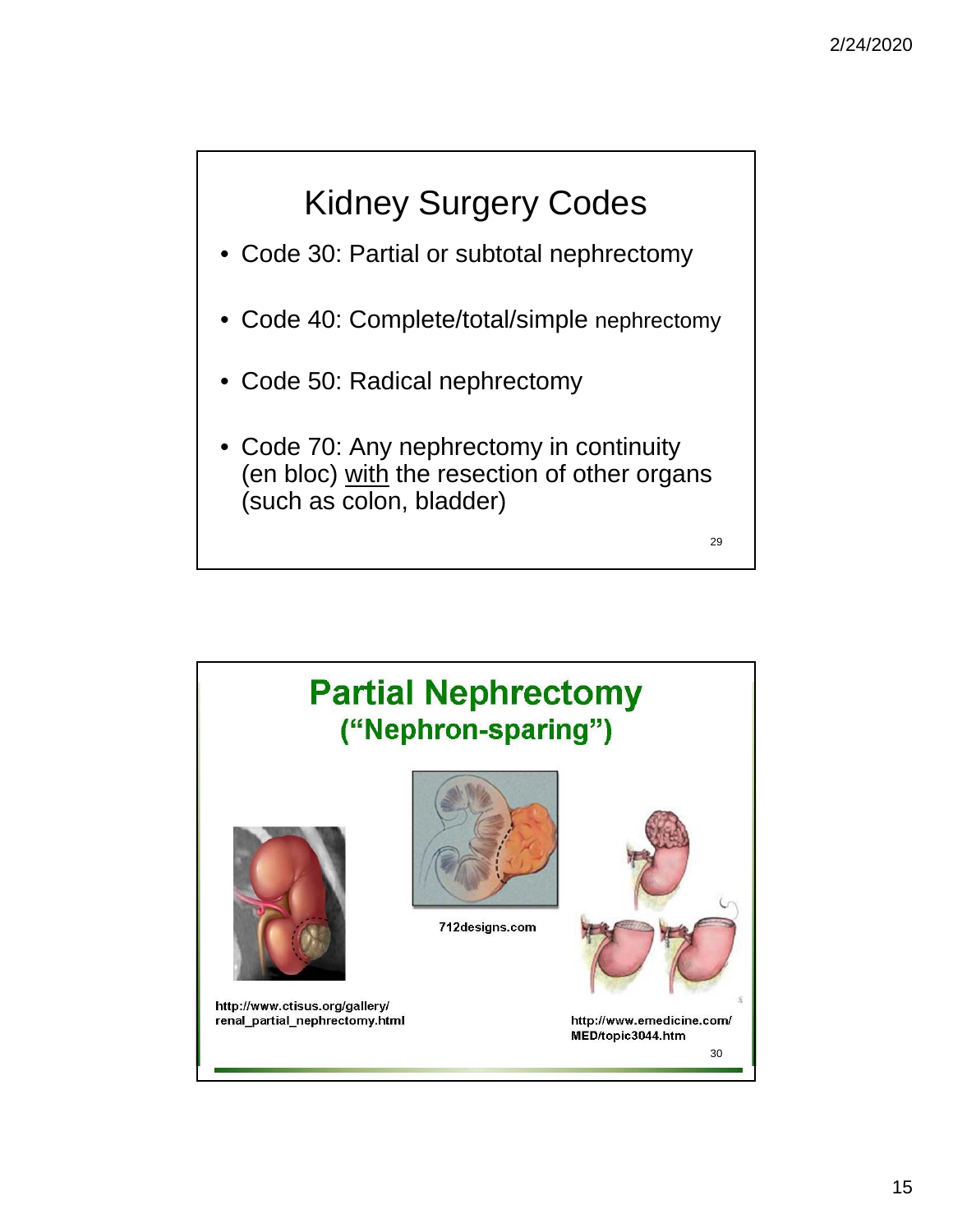![](_page_15_Figure_1.jpeg)

![](_page_15_Figure_2.jpeg)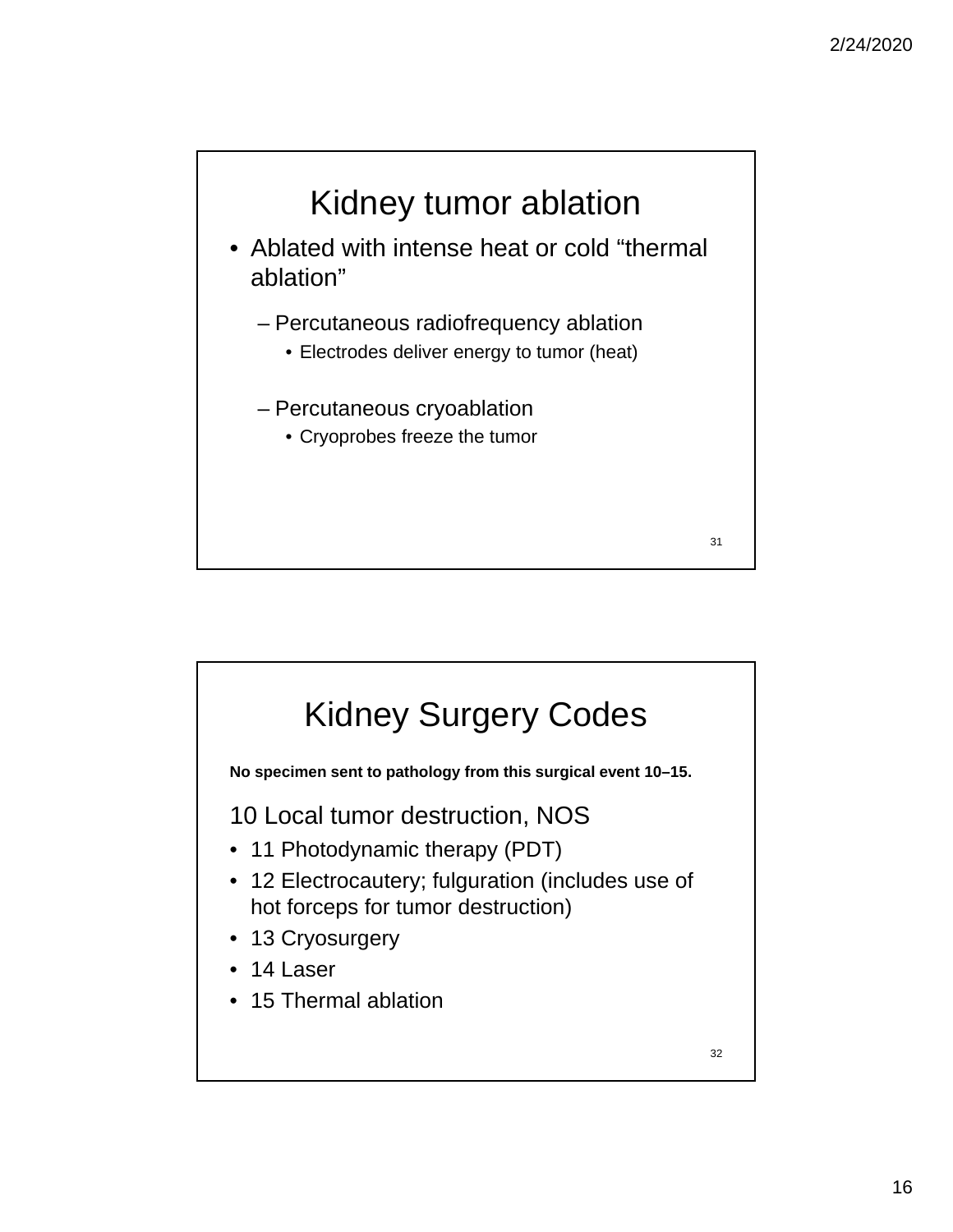![](_page_16_Figure_1.jpeg)

## **Radiation Therapy**

- Kidney tumors are largely radio-resistant
- SBRT not used to treat primary kidney cancer
- Radiation therapy is sometimes used palliatively to control bleeding or pain from the primary
- Radiotherapy is also very useful in palliating bone and central nervous system metastases.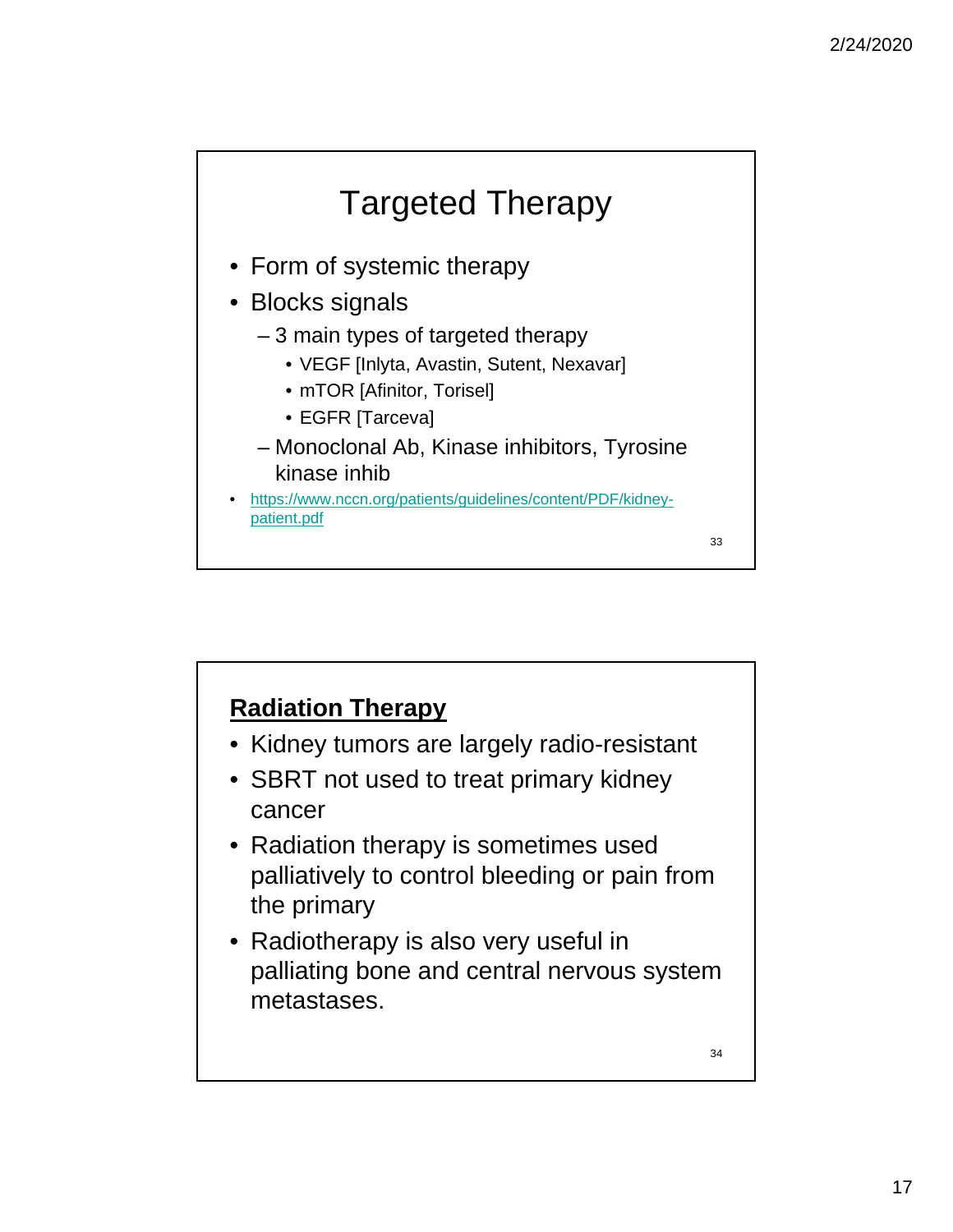## **Chemotherapy:**

• Not standard treatment for kidney cancer

### **Immunotherapy:**

- Interleukin-2
- Monoclonal Antibody like Avelumab, Pembrolizumab

### TIP:

- If it ends in mab it is a monoclonal Ab
- If it ends in tinib, it is a TKI
- If it ends in limus, it is an mTOR

![](_page_17_Figure_11.jpeg)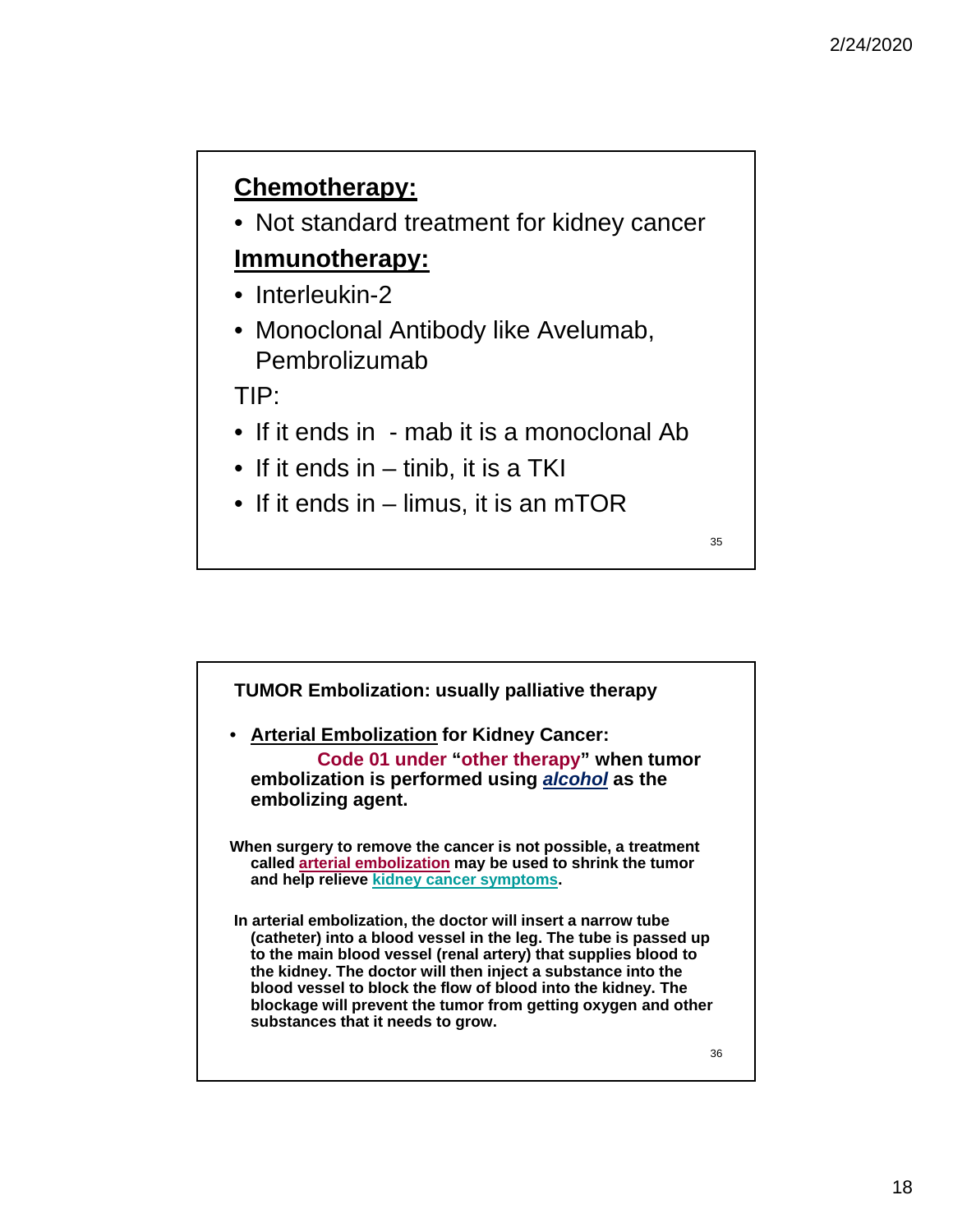![](_page_18_Figure_1.jpeg)

- Chemo drugs are delivered through a catheter along with a blood vessel occluding agent right at the site of the tumor.
- High dose of chemo can be delivered this way
- Code this under CHEMO Treatment

Radio-embolization • Probably not used for Kidney CA • Embolization combined with injecting small radioactive beads or coils into an organ or tumor. • Code under radiation therapy treatment 38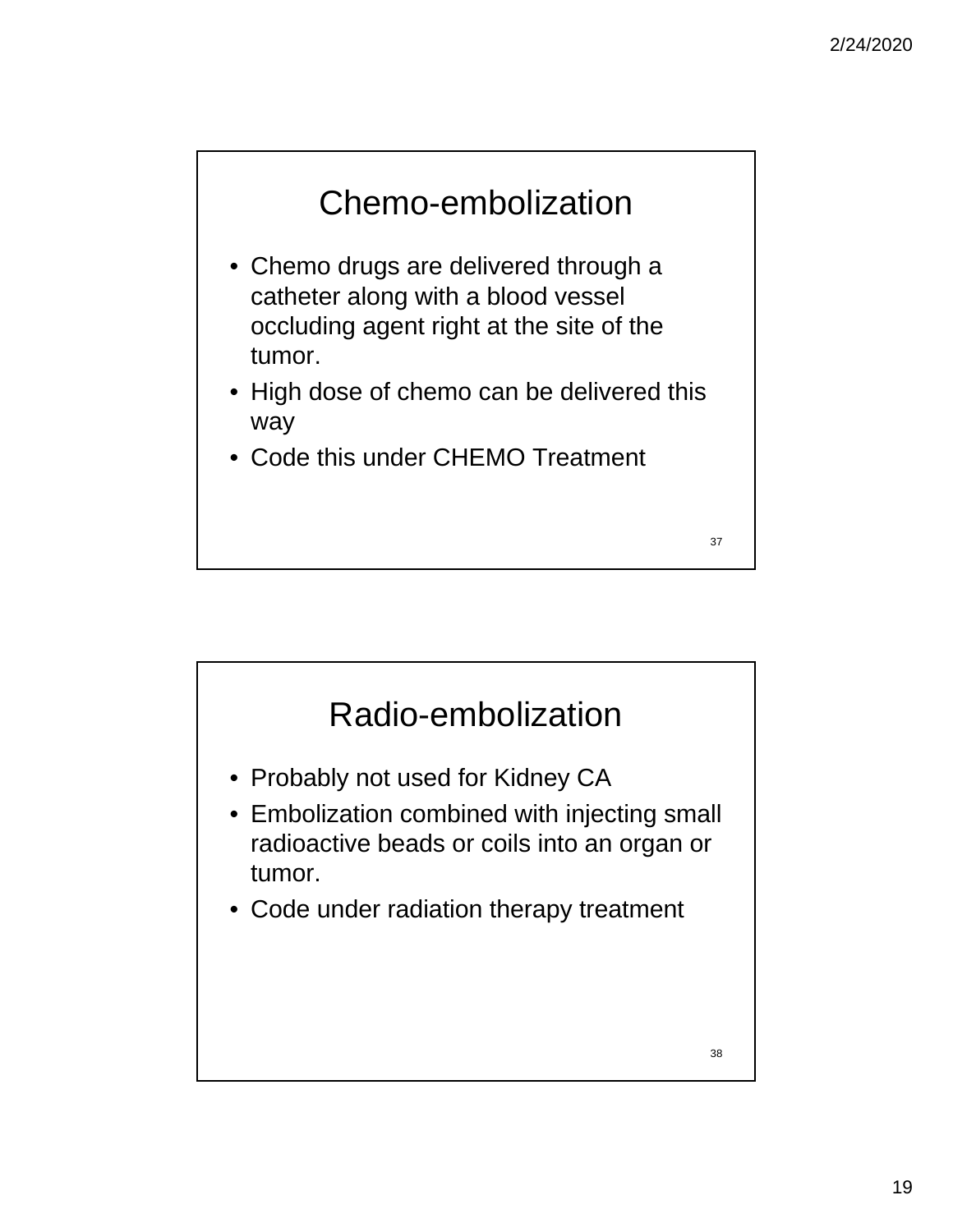![](_page_19_Figure_1.jpeg)

![](_page_19_Figure_2.jpeg)